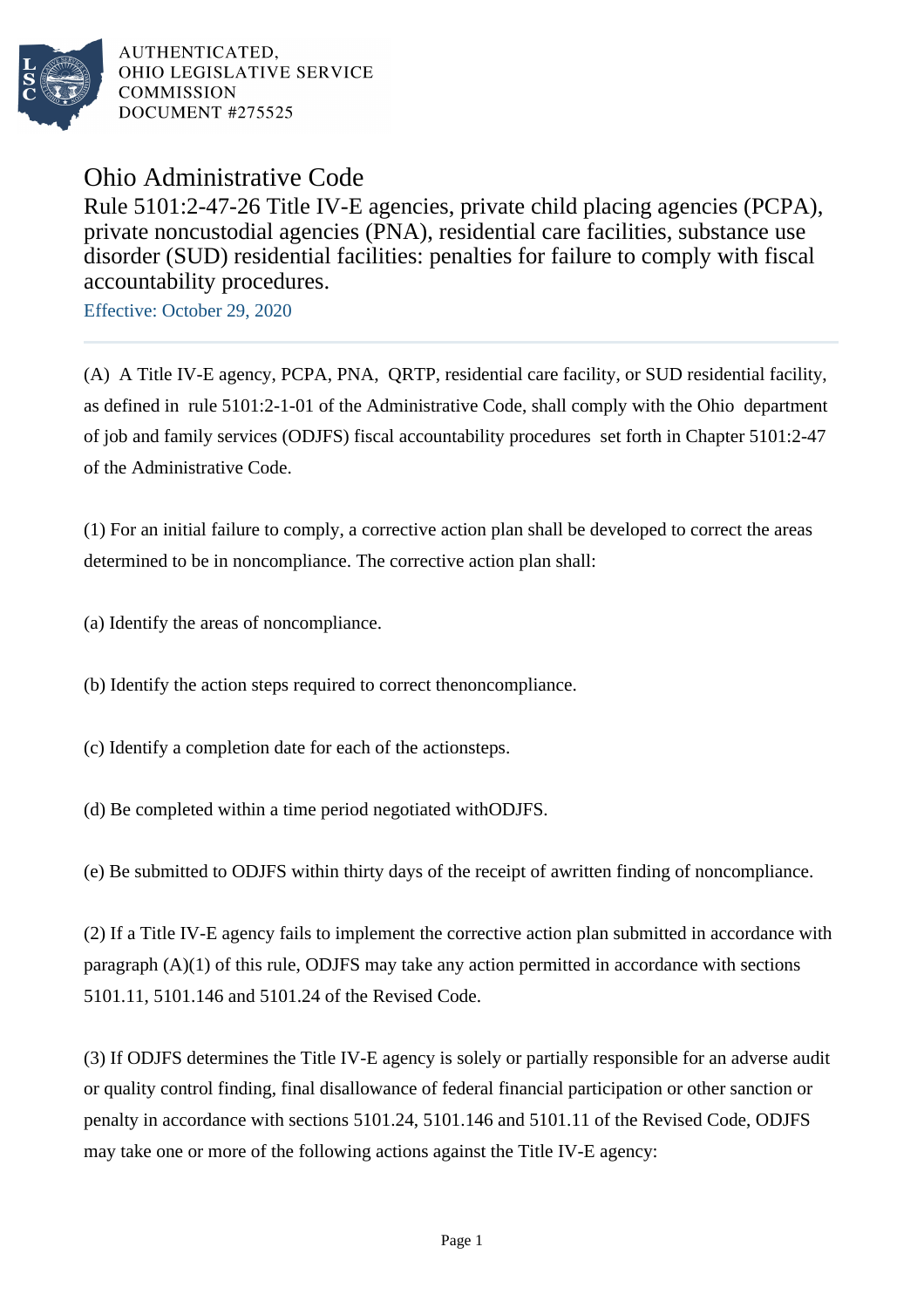

(a) Require the Title IV-E agency to submit to and comply with a corrective action plan pursuant to a time schedule specified by ODJFS.

(b) Require the Title IV-E agency to share with ODJFS a final disallowance of federal financial participation or other sanction or penalty.

(c) Require the Title IV-E agency to reimburse ODJFS for the amount ODJFS pays to the federal government for an adverse audit or quality control finding, final disallowance of federal financial participation, or other sanction or penalty issued by the federal government.

(d) Require the Title IV-E agency to pay the federal government the amount representing the amount the Title IV-E agency is responsible for in an adverse audit or quality control finding, final disallowance of federal financial participation, or other sanction or penalty issued by the federal government.

(e) Any other sanction or action permissible under sections 5101.24, 5101.11 and 5101.146 of the Revised Code.

(f) With respect to paragraph  $(A)(3)(d)$  of this rule, the determination of whether the Title IV-E agency is solely or partially responsible will be determined in accordance with Chapters 5101:6-1 to 5101:6-9 of the Administrative Code.

(4) If a Title IV-E agency fails to comply with the fiscal accountability procedures set forth in Chapter 5101:2-47 of the Administrative Code, ODJFS shall provide a written summary of noncompliance to the board of county commissioners of the county served by the Title IV-E agency.

(5) If a PCPA, PNA, QRTP, residential care facility, or SUD residential facility fails to implement a corrective action plan submitted in accordance with paragraph  $(A)(1)$  of this rule, ODJFS may do one of the following:

(a) Cancel the Title IV-E reimbursement ceilings.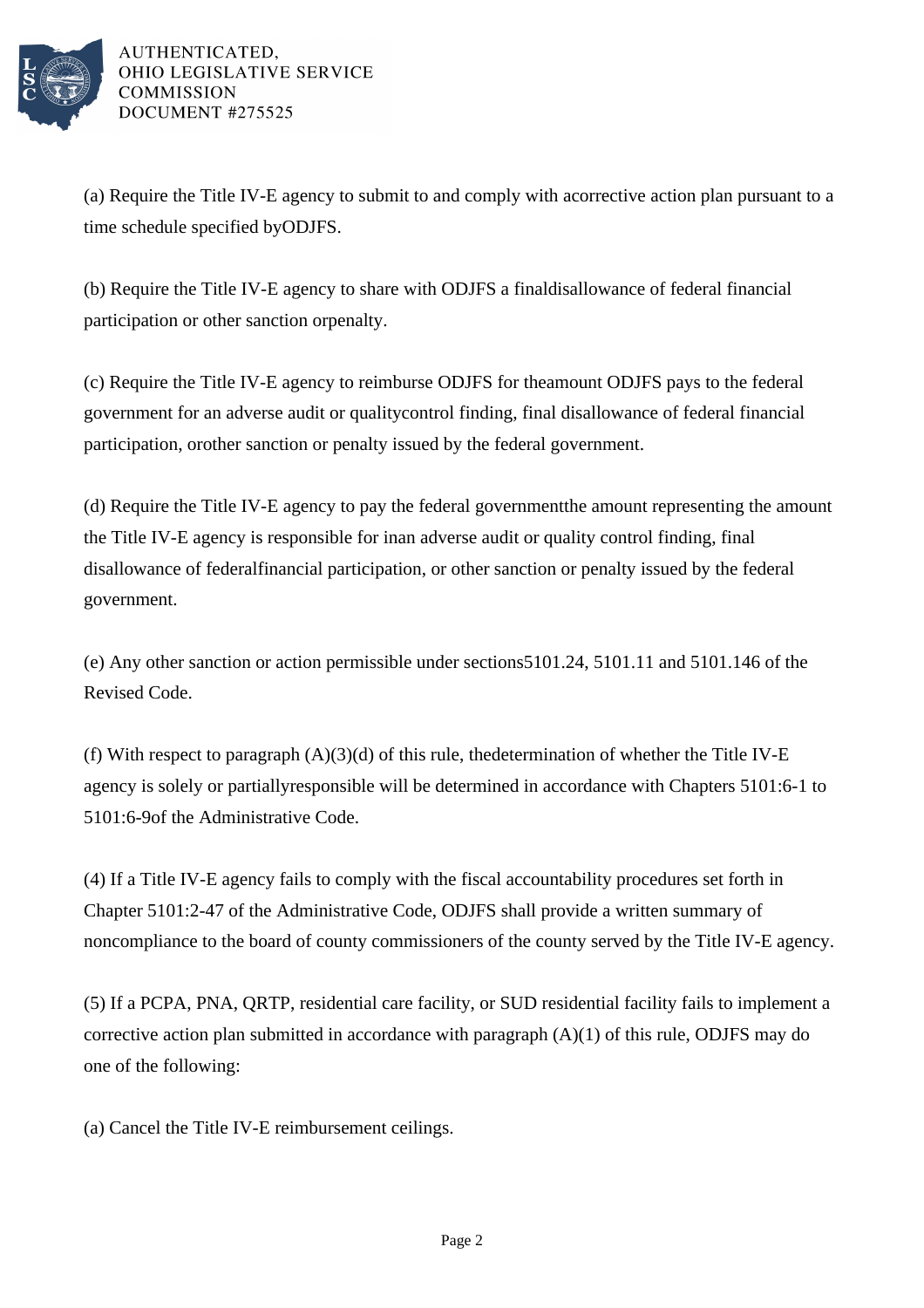

(b) Pursuant to Chapter 119. of the Revised Code, take action to revoke the agency's certificate issued under section 5103.03 of the Revised Code.

 $(6)$  In accordance with sections 5101.11, 5101.146 and 5101.24 of the Revised Code, ODJFS may take one or more of the following actions against the PCPA, PNA, QRTP, residential care facility, or SUD residential facility if ODJFS determines the PCPA, PNA, ORTP, residential care facility, or SUD residential facility is solely or partially responsible for an adverse audit or quality control finding, final disallowance of federal financial participation or other sanction or penalty:

(a) Require the PCPA, PNA, QRTP, residential care facility, or SUD residential facility to reimburse ODJFS for the amount ODJFS pays to the federal government for an adverse audit or quality control finding, final disallowance of federal financial participation, or other sanction or penalty issued by the federal government.

(b) Any other sanction or action permissible under sections  $5101.24$ ,  $5101.11$  and  $5101.146$  of the Revised Code.

(7) If a PCPA, PNA, QRTP, residential care facility, or SUD residential facility fails to comply with the fiscal accountability procedures set forth in Chapter  $5101:2-47$  of the Administrative Code, ODJFS shall provide a written summary of the findings of noncompliance to the PCPA, PNA, QRTP, residential care facility, or SUD residential facility board of directors. In addition, ODJFS shall notify the executive director of each Title IV-E agency that has entered into a contract for placement services with the PCPA, PNA, QRTP, residential care facility, or SUD residential facility.

(8) For Title IV-E agencies, PCPAs, PNAs, QRTP, residential care facilities, and SUD residential facilities completing the single cost report for the establishment of Title IV-E reimbursement ceilings the following shall apply:

(a) Failure to submit the single cost report and agreed upon procedures with all required documentation by the deadline prescribed in rule 5101:2-47-26.2 of the Administrative Code may result in reimbursement ceilings being established as of the first day of the month following the date all required documentation is received by ODJFS.